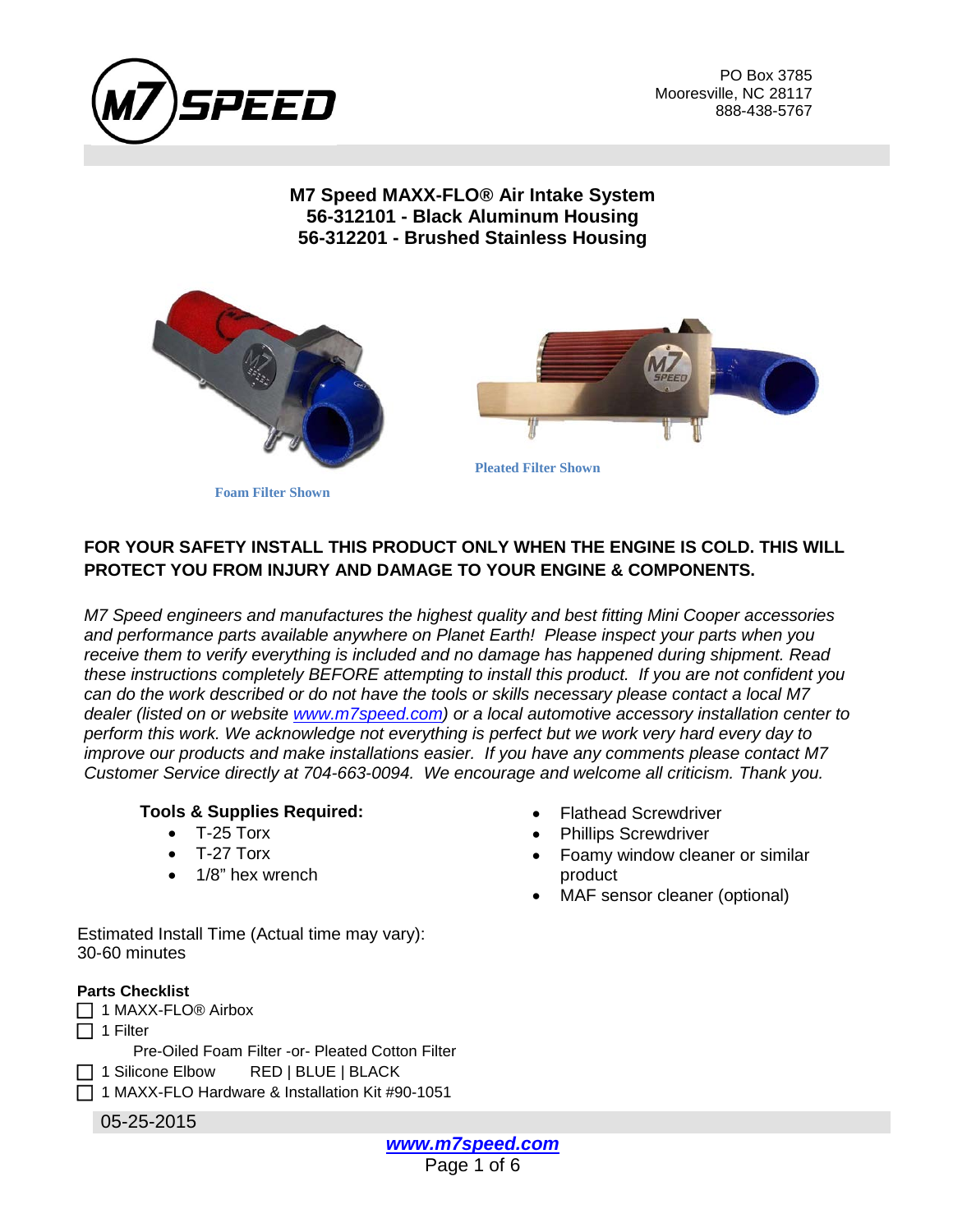

## **REMOVAL OF THE FACTORY AIR BOX**

- 1. Disconnect the battery.
- 2. Disconnect MAF sensor connection;
	- a. The MAF plug on the intake hose. Push down on the small tab on the harness side and gently pull the plug out. Do not pry or damage will occur.
- 3. Loosen the hose clamp connecting the MAF housing to the turbo inlet hose.
- 4. Remove the (2) T-27 screws connecting the MAF housing to the factory intake box.
- 5. Mark the MAF sensor so it is reinstalled in same flow direction.
- 6. Remove the MAF housing from the factory air box. Set the MAF housing aside in a safe place. The sensor is delicate.
- 7. Remove the (3) T-25 screws holding the factory intake box cover to the factory base.
- 8. Remove the air box cover and the factory air cleaner element.
- 9. Fully loosen (1) T-25 screw on the RS (passenger side) of the air box that connects the air box base to the engine.
- 10. Pull the air box base straight up to disconnect it from the engine. It will take some effort to disengage the base from the interference fit rubber grommets but do not pry on it. Human force is sufficient. Once the base is free, rotate it approximately 1/8 to 1/4 turn towards the rear of the car while at the same time pulling it apart from the factory fresh air hose. If the grommets come free from the intake manifold reinstall them now. They are need to mount the AGS-R2.



**MAF Sensor Clamp MAF Sensor Connector**

11. Remove the factory fresh air intake hose from the front inlet attachment on the radiator support. With a flathead screwdriver, release the intake hose from the bezel in the front of the car (near the headlight). When the hose is disconnected, remove it from the car by twisting it counter-clockwise out of place. You will no longer need this hose. NOTE: It is recommended you keep all the factory parts to reinstall at a later date if needed.

05-25-2015

*[www.m7speed.com](http://www.m7speed.com/)* Page 2 of 6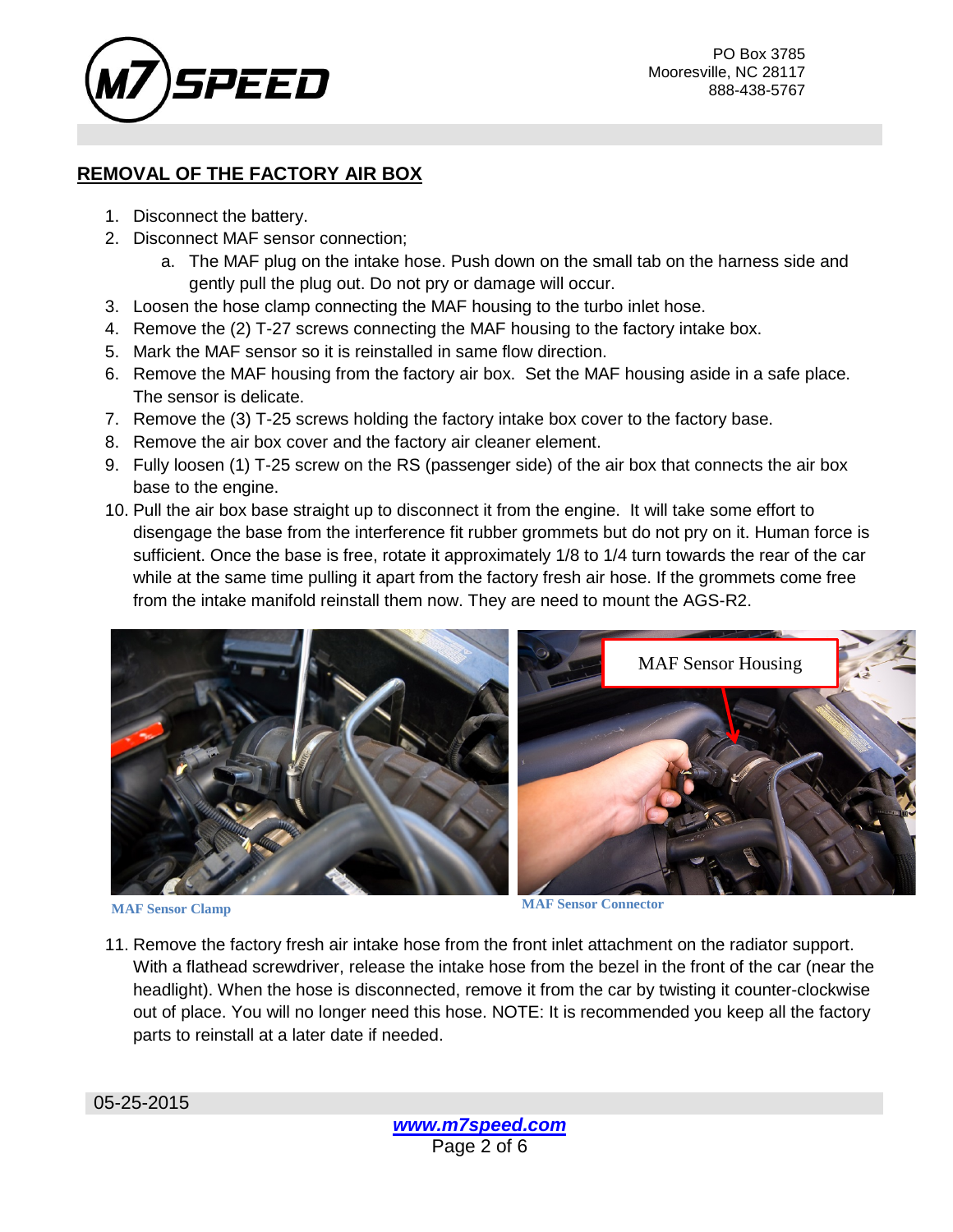

PO Box 3785 Mooresville, NC 28117 888-438-5767





**Figure 3" Remove Factory Airbox Cover Figure 4: Removal of Fresh Air Hose** 

# **PREPARATION FOR INSTALLATION**

1. (Optional) This is a good time to clean your MAF sensor using a specially formulated sensor cleaner you can buy at any local Autoparts store.

### **INSTALLATION**

Mount the MAXX-FLO® to the factory intake manifold at the factory grommet locations.

- 1. Lubricate the 3 mounting legs on the bottom of the MAXX-FLO® housing with foaming window cleaner or a very light film of lubrication grease. Push the housing with mounting legs into the (3) rubber grommets in the polymer intake manifold and which located the factory air box base. The MAXX-FLO® will snap into place.
- 2. Install the silicone elbow and clamps supplied with your kit onto the air tube on the MAXX-FLO®. Do not tighten.
- 3. Install the MAF housing between the factory air inlet hose and silicone elbow. Verify it is installed in the proper air flow position. The sensor only works in on direction | air flowing from the MAXX-FLO® towards the turbo.
- 4. Align everything in the air tract to eliminate any stresses or twists. Trimming of the silicone elbow may be required on some applications to get the best alignment. If necessary you can trim the silicone elbow using masking tape as a guide and a hack saw to cut it. If you cut the elbow thoroughly clean the inside to remove any leftover particles and dirt. Once you are satisfied with the alignment, tighten the (2) hose clamps.

05-25-2015